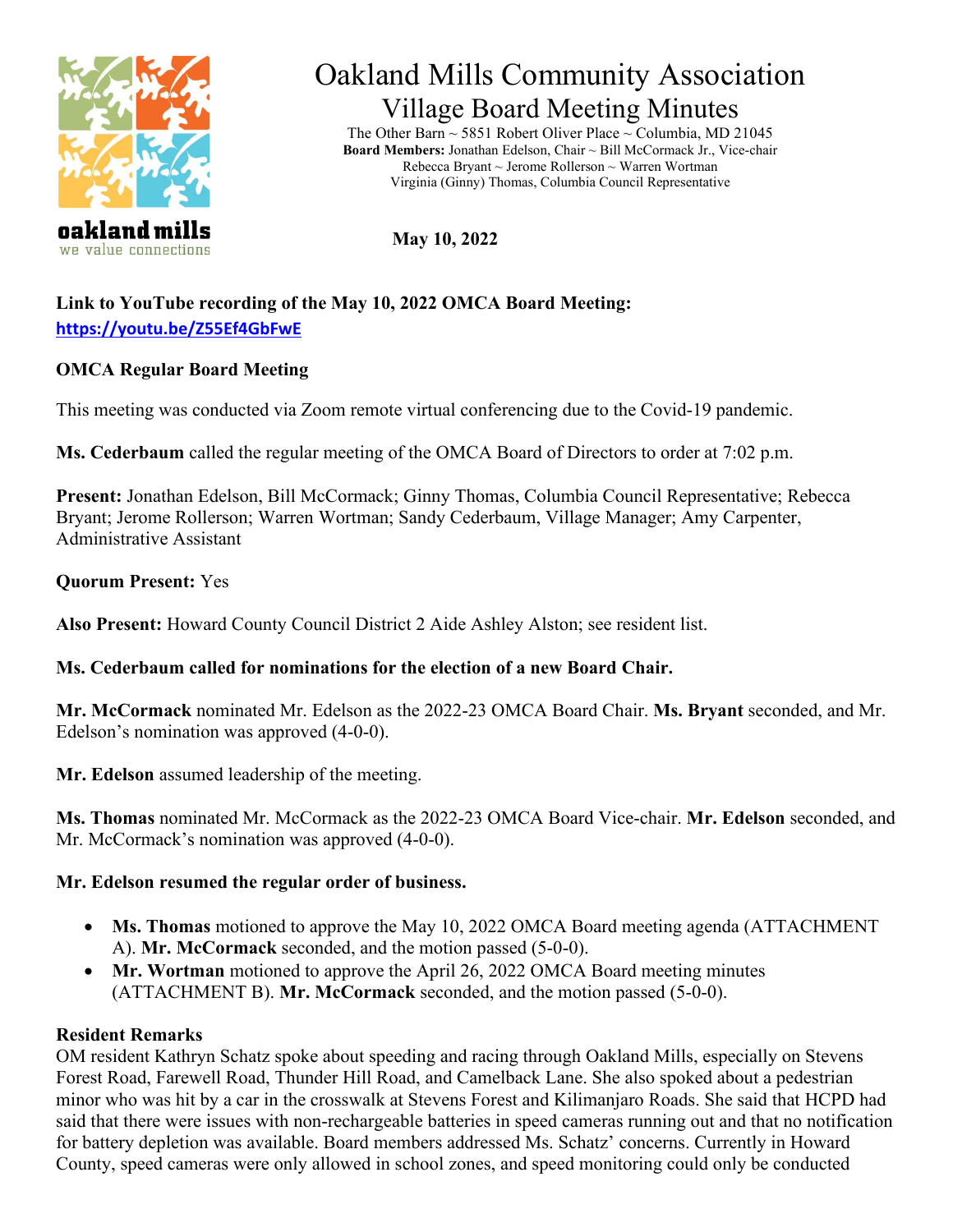during school hours. Residents who wanted to change the law were encouraged to reach out to Howard County elected officials, including County Executive Calvin Ball and Howard County District Two Councilmember Opel Jones.

# **New Business**

# *Validation of 2021 OMCA Election Results*

**Mr. McCormack** motioned to confirm that the five board members—Rebecca Bryant, Jonathan Edelson, Bill McCormack, Jerome Rollerson, and Warren Wortman—and the Columbia Council Representative—Ginny Thomas—were elected according to Oakland Mills election bylaws. **Ms. Bryant** seconded, and the motion passed (5-0-0).

# **Board Action Items**

## *Call for Nominations for Architectural Committee*

- After discussion, the Board agreed to rotate the position of Architecture Committee Chair between all the Board members except the Board chair who would need to remain available to fill in for the AC Chair. Rotations would last one quarter. It was agreed that Mr. Rollerson would serve for May, June, and July 2022, Ms. Bryant would serve for August, September, and October 2022, Mr. Wortman would serve for November, December, and January 2023, and Mr. McCormack would serve February, March, and April 2023. If a Board member chose to volunteer to be the Architecture Committee Chair for the rest of the Board year, a discussion and vote would be conducted.
- **Ms. Bryant** nominated herself, Mr. Edelson, Mr. McCormack, Mr. Rollerson, and Mr. Wortman to the Oakland Mills Architectural Committee board. **Mr. McCormack** seconded, and the nomination was approved  $(5-0-0)$ .
- **Mr. Edelson** called for the names of three Board members to be sent to Columbia Association for CA's approval to sit on the OMCA Architectural Committee as CA's appointed members. The Board agreed to send Mr. Edelson, Ms. Bryant, and Mr. Wortman's names to CA for approval.
- **Mr. Rollerson** motioned to appoint David Smith, Kay Wisniewski, and Lynn Engelke as Residential Architecture Committee (RAC) members. **Mr. McCormack** seconded, and the motion passed (5-0-0).
- **Mr. Wortman** motioned to appoint Jervis Dorton, Phil Engelke, David Smith, and Valerie Smith as Non-residential Architectural Advisory Committee (NRAAC) members. **Mr. McCormack** seconded, and the motion passed (5-0-0).

# *Village Manager Appointment*

**Mr. McCormack** motioned to appoint Ms. Cederbaum to continue as village manager of Oakland Mills. **Mr. Rollerson** seconded, and the motion passed (5-0-0).

# *Committee Chairs and Liaisons Appointments*

- **Mr. McCormack** nominated Mr. Edelson as Chair of the OMCA Education Committee. **Ms. Thomas** seconded, and the nomination was approved (4-0-0).
- **Ms. Thomas** nominated Mr. McCormack as Chair of the OMCA Housing Committee. **Ms. Bryant** seconded, and the nomination was approved (4-0-0).
- Nomination of the chair of the OMCA Safety and Security Committee would be tabled until someone could be found to fill the position.
- **Ms. Thomas** nominated Mr. Wortman as Chair of the OMCA Public Space Advisory Committee. **Mr. Edelson** seconded, and the nomination was approved (4-0-0).
- **Ms. Thomas** nominated Mr. McCormack and Gerry Witte as Co-chairs of the OMCA Open Space Advisory Committee. **Mr. Wortman** seconded, and the nominations were approved (4-0-0).
- **Mr. Wortman** nominated Paul Verchinski as OMCA's BWI Roundtable Liaison. **Mr. McCormack** seconded, and the nomination was approved (5-0-0).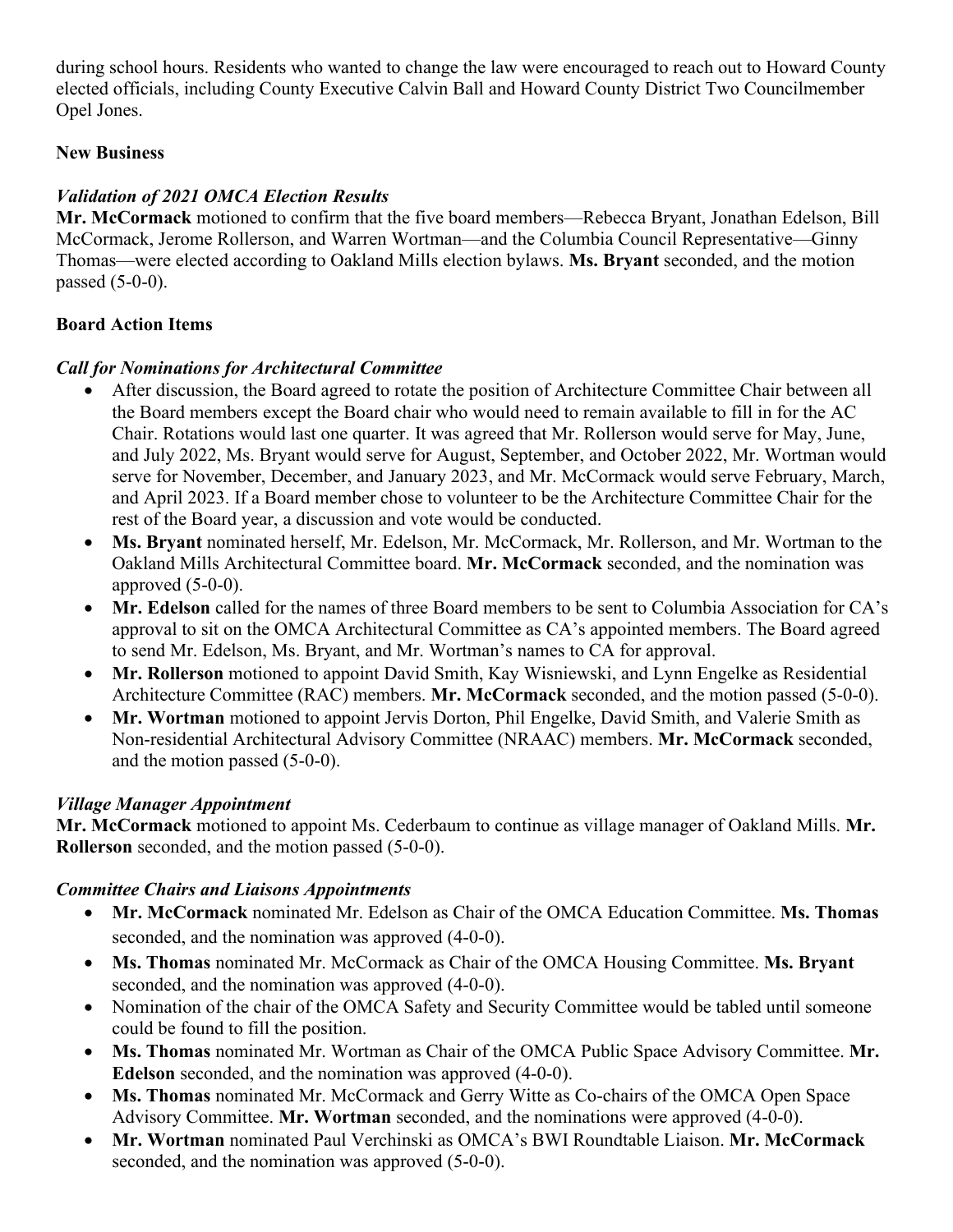### *CA Advisory Committee Representative Appointments*

- Nomination of OMCA's CA Senior Advisory Committee would be tabled until someone could be found to fill the position.
- **Mr. McCormack** nominated Jim Alvey to serve as OMCA's CA Tennis Advisory Committee representative, pending Mr. Alvey's acceptance. **Mr. Wortman** seconded, and the nomination was approved  $(5-0-0)$ .
- **Mr. Rollerson** recommended Bob Marietta as OMCA's CA Watershed Advisory Committee representative. **Mr. Wortman** seconded, and the motion passed (5-0-0). The Watershed Advisory Committee's charter did not allow for an alternate, so the Board did not recommend an alternate.

## *Vote to Contribute \$1500 to Street Beautification*

**Mr. McCormack** motioned to contribute \$1500 to street beautification for up to 20 cul-de-sacs in an amount not to exceed \$75 per street. **Mr. Wortman** seconded, and the motion passed (5-0-0).

## *Vote to Contribute \$1125 for Block Parties*

**Mr. Rollerson** motioned to contribute \$1125 for block parties with \$25 for up to 15 streets with 12 or less homes; \$50 for up to 15 streets with 13 or more homes; or a combination of streets with 13 or more homes. **Mr. McCormack** seconded, and the motion passed (5-0-0).

## **Board Chair Report**

**Mr. Edelson** spoke about remarks he made on behalf of OMCA during the CA Board's resident speak-out on May 5<sup>th</sup>. These remarks included concerns about CA's decision with regard to not voting during the recent Columbia-wide village elections and its recent legal opinions directly affecting the villages adopted without consultation with the villages. **Mr. Edelson** said he wished to continue discussing the issue with the new Board and other village board chairs/boards. He did not want to dwell on past issues, but he was concerned that a precedent was being established. **Mr. Edelson** encouraged board members and residents to view the recording of the May  $5<sup>th</sup>$ , 2022 meeting.

**Mr. Edelson** reported that he testified on behalf of OMCA at the Board of Education's public hearing on the FY23 capital budget and improvement plan. He said that initial hearings on the FY24 budget would be held in the fall and since this budget should include funding for renovations to Oakland Mills Middle School, the Board and community would need to continue asking that OMMS remain in the budget.

**Mr. Edelson** said that Ms. Cederbaum had ordered equipment to enable hybrid Board meetings. An IT person would be installing the system.

**Mr. Edelson** thanked the Board for its nomination for him to continue as Board chair.

## **Columbia Council Representative Report**

**Ms. Thomas** spoke about the election situation with CA. She said that the new CA board would be voted in on May  $12<sup>th</sup>$ .

## **Village Manager Report**

**Ms. Cederbaum** reported that the annual plant sale had been a success. She thanked volunteers who helped— Mr. Thomas, Ms. Bryant, Mr. Wortman, Mr. Edelson, and Malia Edelson She said that there were still a few plants available for purchase. The next plant sale would be held the first Saturday in May in 2023. She thanked OMCA Facility and Events Coordinator Brigitta Warren for organizing the event and Ms. Carpenter for helping. She also thanked her husband and Ms. Warren's sons, who also volunteered.

**Ms. Cederbaum** said that The Other Barn was now fully staffed.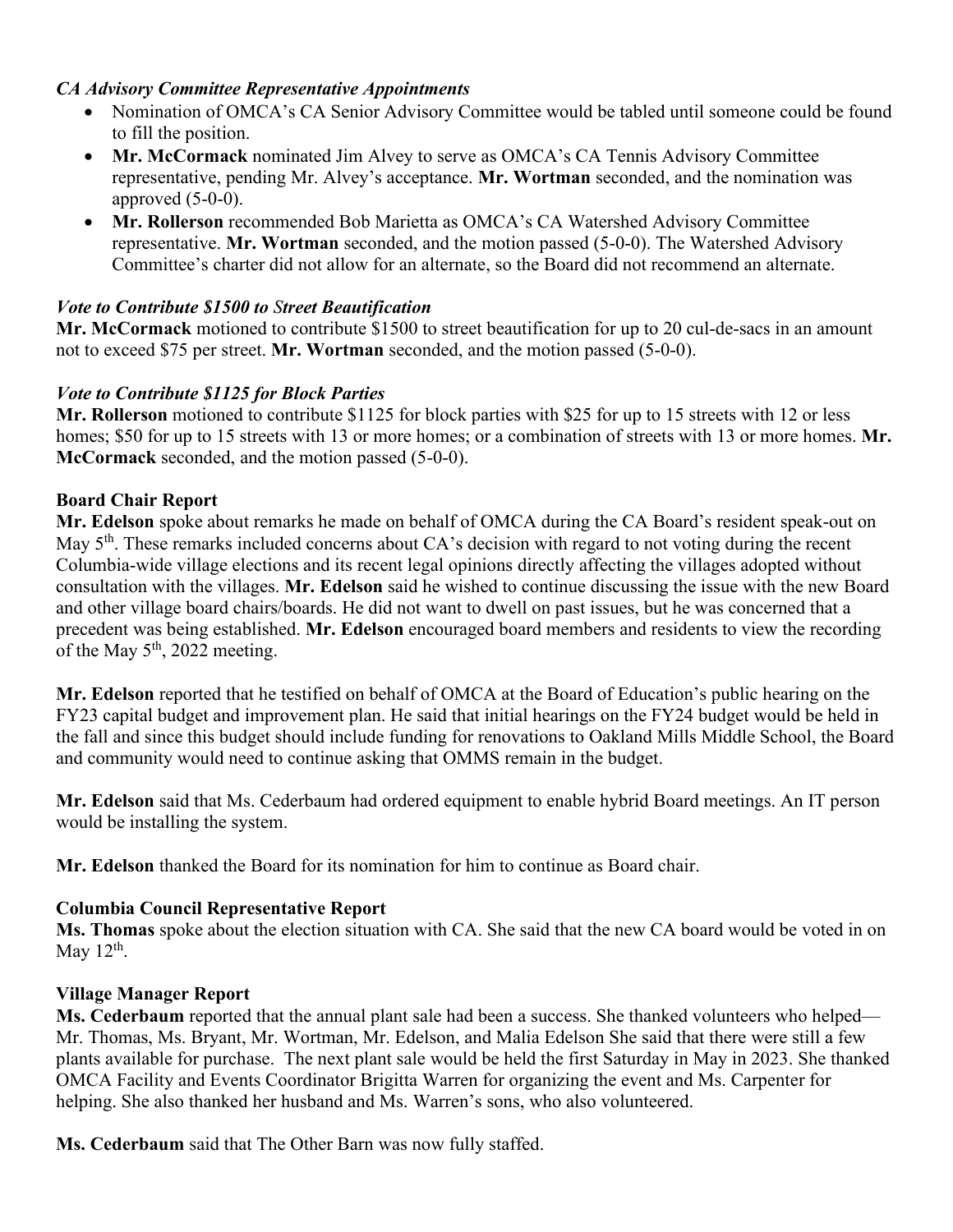**Ms. Cederbaum** said that there would be a free Lively Arts concert on May 20<sup>th</sup> at 11:00 a.m. in the Courtyard.

Ms. Cederbaum reported that the audit conducted every three years would occur from July 11<sup>th</sup> through July  $15<sup>th</sup>$ .

#### **Committee Reports**

#### *Architecture Committee*

Due to the new appointment of a rotating chair, **Ms. Cederbaum** led the architecture committee business.

**Mr. McCormack** motioned to send a 15-day final notice to the owners of 5462 Delphinium Court. **Mr. Wortman** seconded, and the motion passed (5-0-0). **Mr. McCormack** motioned to send a resolution to the CA Architecture Resource Committee if no response was received from the owners of 5462 Delphinium Court. **Mr. Wortman** seconded, and the motion passed (4-0-1).

**Ms. Bryant** motioned to send a 15-day final notice to the owners of 6207 Stevens Forest Road. **Mr. McCormack** seconded, and the motion passed (4-0-1). **Mr. McCormack** motioned to sed a resolution to the CA Architecture Resource Committee if no response was received from the owners of 6207 Stevens Forest Road. **Ms. Bryant** seconded, and the motion passed (4-0-1).

#### **Board Bulletin Board**

**Ms. Carpenter** and **Ms. Cederbaum** said they were looking forward to working with the new board during the coming year.

**Ms. Bryant** said the Yards Alive portion of the OMCA Plant Sale was a success. She thanked Ms. Cederbaum and OMCA Facility and Events Coordinator Brigitta Warren for letting Yards Alive participate. **Ms. Bryant**  also said that Yards Alive was currently working on the cul-de-sac beautification projects. She said one should be fully installed by the end of May and the other one was still being organized.

**Mr. McCormack** thanked Ms. Cederbaum for agreeing to be the village manager again. He welcome Mr. Rollerson to the Board.

**Mr. Edelson** thanked Ms. Cederbaum, Ms. Carpenter, and the rest of the staff. He said he was looking forward to working with the new Board. He said that the Board had been invited to the ribbon cutting of the OMHS outdoor classroom on June 3rd at 1:15. The Board had previously donated money to help fund the outdoor classroom.

**Mr. Edelson** adjourned the regular OMCA Board meeting at 8:28 p.m.

Respectfully submitted: Amy Carpenter, Administrative Assistant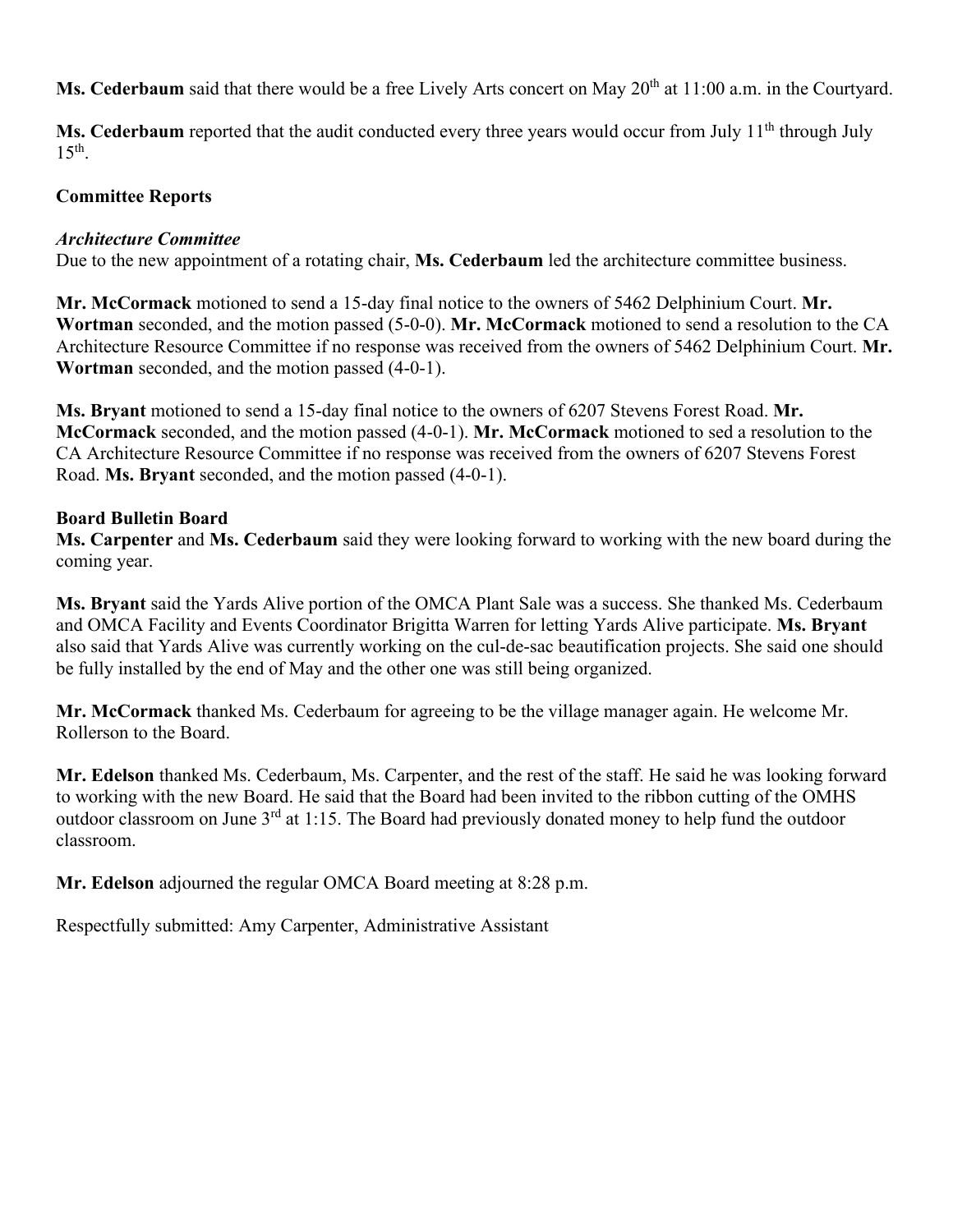

## **Oakland Mills Community Association Village Board**

The Other Barn ~ 5851 Robert Oliver Place ~ Columbia, MD 21045 **Board Members:** Rebecca Bryant, Jonathan Edelson, Bill McCormack Jr., Jerome Rollerson, Warren Wortman **Columbia Council Representative:** Virginia (Ginny) Thomas

# **Oakland Mills Board of Directors Meeting Agenda (virtual) May 10, 2022**

Topic: Oakland Mills Board of Directors Meeting Time: May 10, 2022 07:00 PM Eastern Time (US and Canada)

Join Zoom Meeting <https://us02web.zoom.us/j/85806535162>

Meeting ID: 858 0653 5162 One tap mobile +13017158592,,85806535162# US (Washington DC)

Dial by your location +1 301 715 8592 US (Washington DC) Meeting ID: 858 0653 5162 Find your local number:<https://us02web.zoom.us/u/kb8CnzGATJ>

## **7:00 p.m. Opening of meeting by Sandy Cederbaum, Village Manager**

**Village Manager calls for election of new Board Officers: Board Chair Nominations, Discussion, and Vote Board Vice-Chair Nominations, Discussion, and Vote**

- **7:10 p.m. Resume regular order of business** Approve the agenda for May 10, 2022 Board meeting Approve minutes from April 26, 2022
- **7:15 p.m. Resident Remarks**
- **7:25 p.m. NEW BUSINESS Validation of the 2022 Oakland Mills Election Results**
- **7:35 p.m. Board Action Items** (20 min) Architecture Committee Chair Nominations & Vote

**Appoint members to Architecture Committee--***Usually all Board members are appointed to this committee*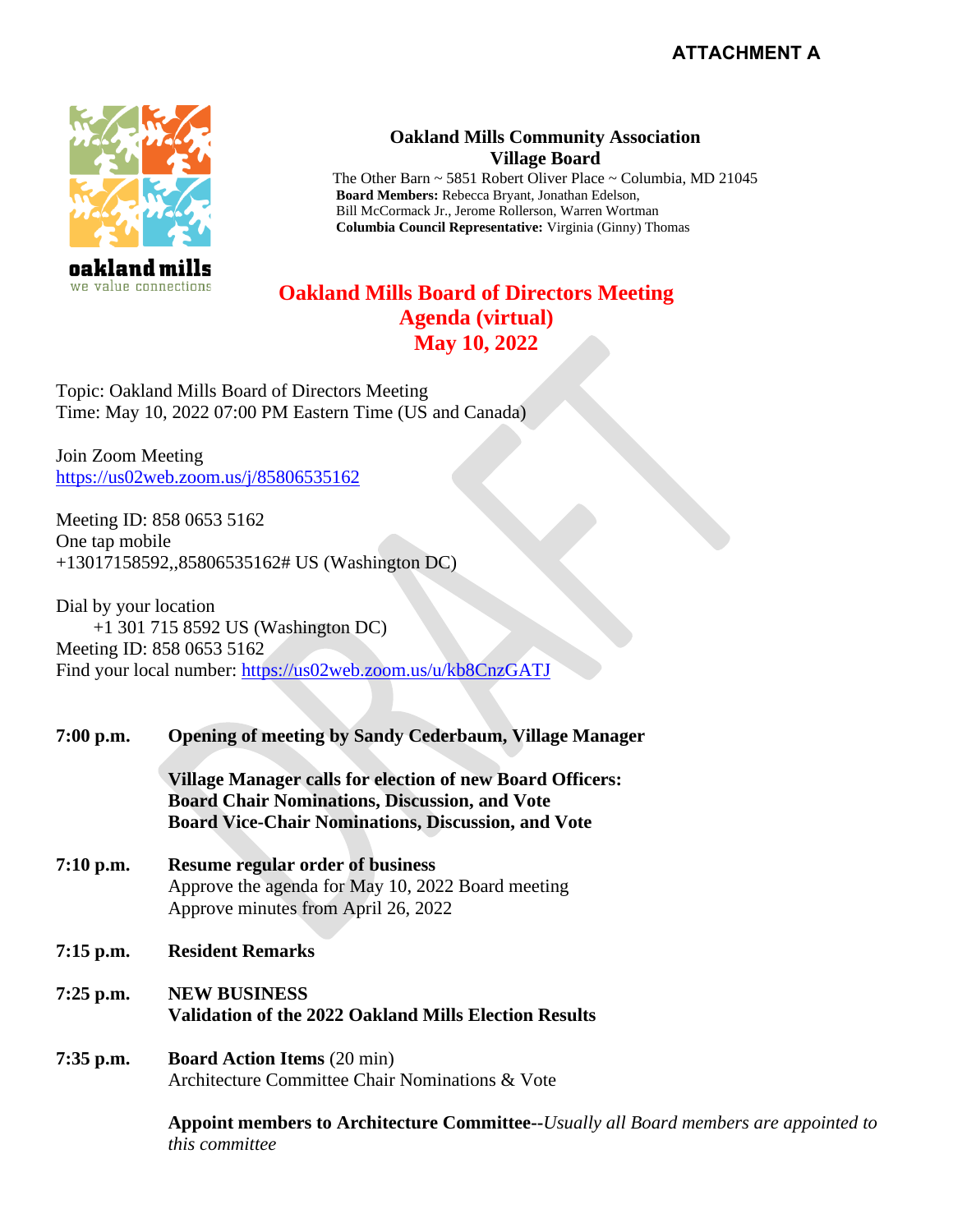**Appoint four (4) OMCA Board members--***to be sent to Columbia Association for CA's approval to sit on OMCA AC as Columbia Association's appointed members.*

**Appoint 2022-2023 Resident Architecture Committee (RAC)--***as recommended by the Village Manager* Current RAC members: David Smith, Kay Wisniewski, Lynn Engelke

**Appoint 2019-2020 Non-Resident Architecture Advisory Committee (NRAAC)** – *as* 

*recommend by the Village Manager* Current NRAAC members: Jervis Dorton, Phil Engelke, Dave Smith, Valerie Smith

**Appoint Village Manager—Per OMCA By-Laws, Article VI, Officers, Sec. 4.02**

**Section 4.02. Manager**. The Board of Directors shall in each year elect one person (who need not be a member of the Association) to serve as the Manager of the Association. The Manager of the Association shall, ex officio, be the Secretary and the Treasurer of the Association. The Manager shall provide liaison between CPRA and the Association and shall generally advise the Association in the conduct and operation of its affairs. In the absence of the Chairman of the Board, the Manager shall preside at all meetings of the members and of the Board of Directors at which he shall be present; he shall have generally charge and supervision of the business of the Association; he may sign and execute, bonds, contracts or other instruments, except in cases in which the signing and execution thereof shall have been expressly delegated to some other officer or agent of the Association; and, in general, he shall perform all duties incident to the office of a City Manager with regard to the Village of Oakland Mills, and such other duties as, from time to time, may be assigned to him by the Board of Directors.

**Appoint Chairs, Liaisons and Representatives to current OMCA Standing Committees: Education Chair Housing Chair Safety & Security Committee Liaison and Chair(s)** if board so choses **Public Space Advisory Committee Chair Open Space Advisory Committee Chair(s)**

**BWI Roundtable Liaison**, Paul Verchinski

**Appointment of CA Advisory Committee Representatives: Senior Advisory Committee**, current seat open **Tennis Advisory Committee,** current rep. Jim Alvey **Watershed Advisory Committee** – current rep. Bob Marietta, alternate Phil Engelke **(**WAC is appointed by CA, no new or re-appointment necessary)

**Cul De Sac Beautification: Vote to contribute \$1,500 to cul-de-sac beautification** for up to 20 cul-de-sacs in an amount not to exceed \$75 per street **Block Parties: Vote to contribute \$1125 for block parties** for \$25/for up to 15 streets with 12 or less homes; \$50 for up to 15 streets with 13 or more homes or a combination of streets with 13

or more homes.

- **7:55 p.m. Board Chair Report**
- **8:05 p.m. Columbia Council Rep. Report,** *Virginia (Ginny) Thomas*
- **8:15 p.m. Manager's Report,** *Sandy Cederbaum* (will send PDF requesting signature) Distribute Board forms to sign
- **8:20 p.m. Committee Reports** (5 min)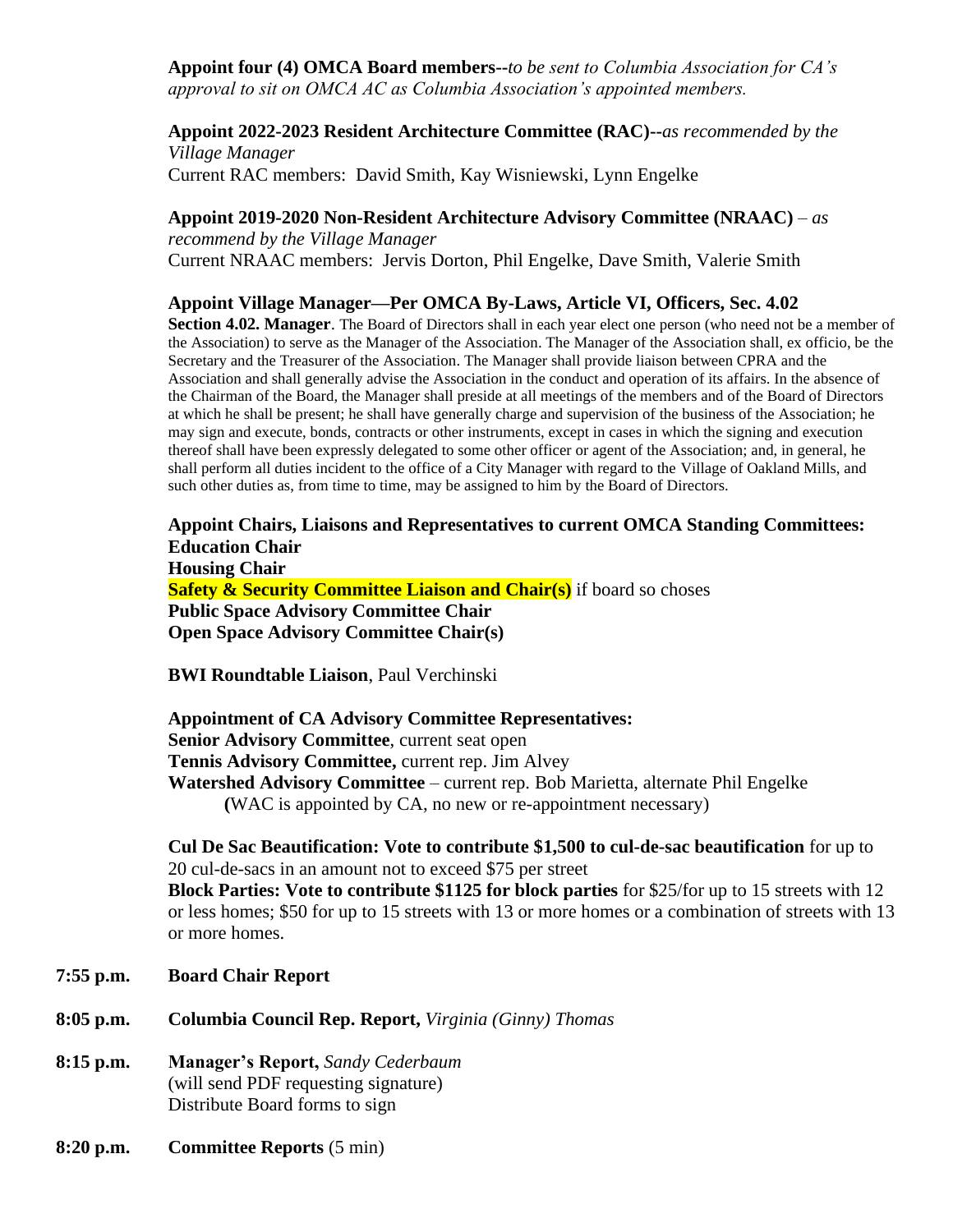(There may be reports based on new committee chairs)

- **8:25 p.m. Board Bulletin Board**
- **8:30 p.m. Adjourn**

**Upcoming Events – for event details go to** [http://oaklandmills.org](http://oaklandmills.org/) All events are held at The Other Barn unless otherwise noted **May 7, 2022** – Annual Plant Sale 9 a.m. – 1 p.m. **May 20, 2022 10 a.m. – 10:45 a.m. Lively Arts for Little Ones**

**Free Courtyard Concert featuring Mr. Jon and Friends June 23, 2022 – 5:00 p.m. – 7:30 p.m. Jazz in the Mills featuring Sara Jones**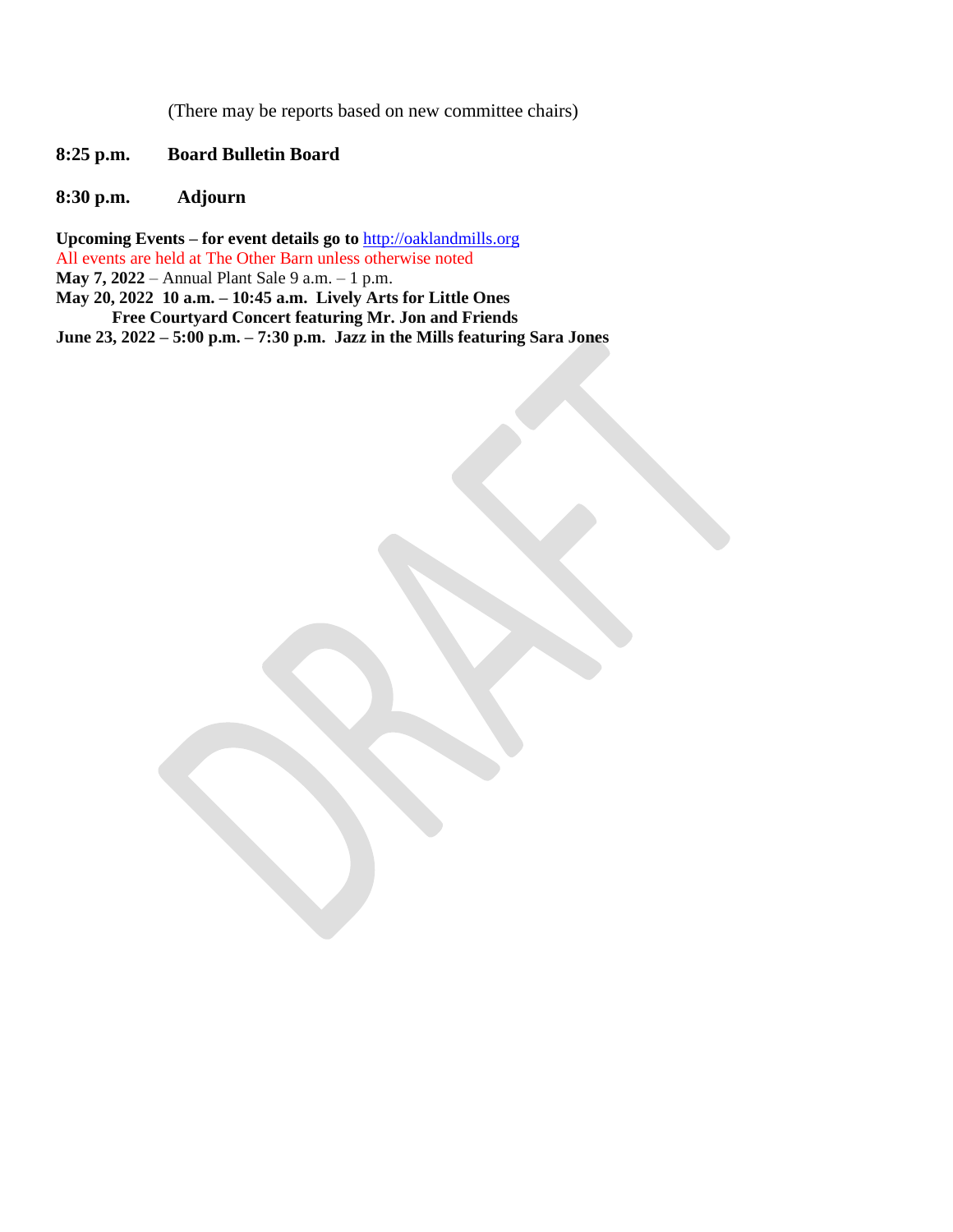

we value connections

# Oakland Mills Community Association Village Board Meeting Minutes

The Other Barn ~ 5851 Robert Oliver Place ~ Columbia, MD 21045 **Board Members:** Jonathan Edelson, Chair ~ Lynn-Steven Engelke, Architectural Committee Chair Bill McCormack Jr., Vice-chair ~ Rebecca Bryant ~ Jennifer Hood ~ Rena Ross ~ Warren Wortman Virginia (Ginny) Thomas, Columbia Council Representative

**April 26, 2022** 

## **Link to YouTube recording of the April 26, 2022 OMCA Board Meeting: <https://youtu.be/4wk82iDUh48>**

# **OMCA REGULAR BOARD MEETING**

This meeting was conducted via Zoom remote virtual conferencing due to the Covid-19 pandemic.

**Mr. Edelson** called the regular meeting of the OMCA Board of Directors to order at 7:01 p.m.

**Present:** Jonathan Edelson, Chair; Bill McCormack, Vice-chair; Rebecca Bryant (left at 8:11 p.m.); Jennifer Hood; Warren Wortman; Ginny Thomas, Columbia Council Representative; Sandy Cederbaum, Village Manager; Amy Carpenter, Administrative Assistant.

**Absent:** Lynn Engelke, Rena Ross

**Quorum Present:** Yes

**Also Present:** Howard County Council District 2 Aide Ashley Alston; see resident list.

# **Opening of Meeting**

- **Ms. Thomas** motioned to approve the April 12, 2022 OMCA Board Meeting minutes (ATTACHMENT A). **Mr. McCormack** seconded, and the motion passed (5-0-0)
- **Ms. Thomas** motioned to approve the April 26, 2022 OMCA Board meeting agenda (ATTACHMENT B). **Mr. Wortman** seconded, and the motion passed (5-0-0).

# **Old Business**

# **New FY22 Donation Requests and Review of Partially Funded Requests**

**Mr. Edelson** reviewed the FY22 donation requests and partially funded requests as well as the Board's tentative funding amounts based on its April 12<sup>th</sup> Board meeting discussion (ATTACHMENT C). Ms. Bryant motioned to donate \$138 to Oakland Mills United, \$1500 to Oakland Mills Online, \$500 to The Village in Howard, \$1200 to the Oakland Mills Interfaith Center, \$250 to Stevens Forest Elementary School Battle of the Books, \$500 to the Oakland Mills High School PTSA After Prom, \$500 to Oakland Mills Middle School for a pollinator garden, \$660 to Talbott Springs Elementary School for a new Little Free Library for the new TSES, and \$5000 to the Oakland Mills High School Fine Arts Boosters. **Mr. McCormack** seconded, and the motion passed (5-0-0).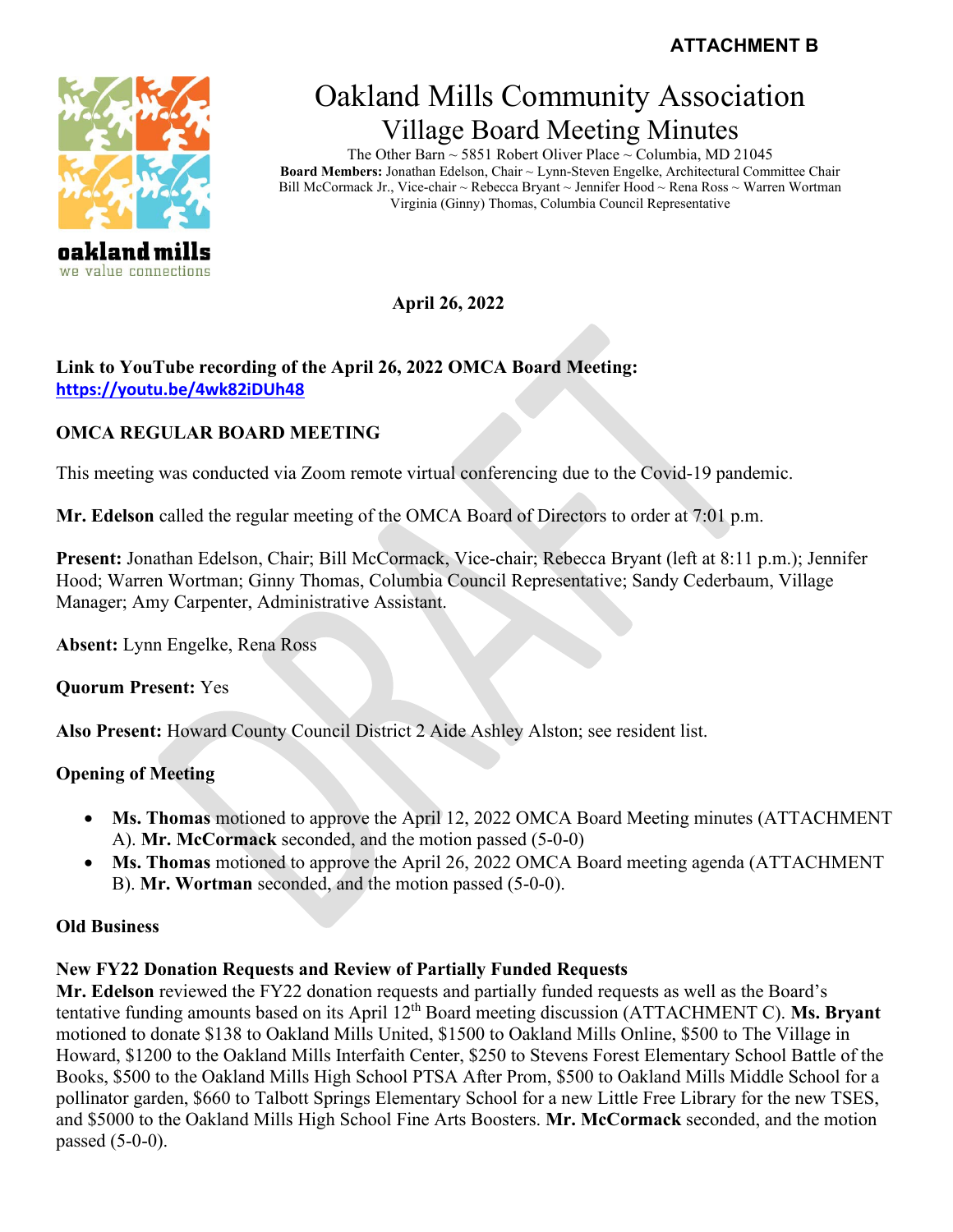### **FY23 OMCA Budget**

**Ms. Cederbaum** shared the FY23 OMCA Draft Budget (ATTACHMENT D). **Mr. McCormack** motioned to adopt the FY23 OMCA Budget. **Ms. Bryant** seconded, and the motion passed (5-0-0).

## **Board Chair Report**

**Mr. Edelson** said that the Board of Education would be holding a public hearing on the FY23 Capital Budget and FY24-28 Capital Improvement Plan on May 5<sup>th</sup>. The Board agreed that he could submit adapted previous testimony at the hearing.

**Mr. Edelson** thanked the Board for a great year and for their support of the community. He said he looked forward to working with the new Board and thanked Ms. Ross, Ms. Hood, and Ms. Engelke for their service.

**Mr. Edelson** reported that the day before the Columbia-wide village election day, CA had contacted the managers of villages with contested elections only to inform them that CA would not be casting its corporate votes this year. In a follow-up email from CA President/CEO Lakey Boyd to the village managers, CA also said that the reason not for not voting was due to the candidate pool, and its legal counsel had reviewed the villages' legal documents and claimed that village elections were not considered annual meetings and therefore did not require a quorum. In previous years, CA had cast votes to aid villages in meeting the quorum requirement only, and their votes in prior elections were not cast for any candidate. Neither the CA Board, villages' boards, nor village managers had been informed in this communication. During its discussion, the Board expressed concerns about the issue. The CA legal counsel's claim directly contradicted OMCA legal documents that stated that elections were considered an annual meeting and required a quorum.

The Board agreed that Mr. Edelson would speak at Resident Speak Out at the April 28<sup>th</sup> CA board meeting and share his spoken testimony in writing with the CA Board and President.

## **CCR Report**

**Ms. Thomas** thanked Mr. Edelson, Mr. McCormack, and Ms. Cederbaum for working with her to address the village elections issue mentioned by Mr. Edelson in his Board Chair Report. She said that the CA board had not received any communication about it either. She discussed common courtesy and etiquette connected with the issue as well as possible ramifications and precedent setting. She asked community members and board members to share their opinion on the matter with other village managers, boards, and board chairs.

**Ms. Thomas** shared her concerns about an upcoming CA board vote on April 28<sup>th</sup> regarding the organization of CA Advisory Committees.

## **Village Manager Report**

**Ms. Cederbaum** reported that event bookings for The Other Barn continued to increase. The parking lot had been repaved, and all that was left was restriping and replanting, especially replacement of the trees that had removed from the area around the new handicap parking in the back lot.

**Mr. Cederbaum** said that she had purchased equipment to enable hybrid meetings. She thanked Pizzaman for allowing OMCA to use its parking lot for the shredding event. She reminded everyone of OMCA's annual plant sale on May  $7<sup>th</sup>$  starting at 9:00 a.m. and that OMHS AP testing would be taking place at The Other Barn the first two weeks in May

#### **Committee Reports**

## *Public Space Committee*

**Mr. Wortman** reported on the public space committee (refer to ATTACHMENT E for the committee's April 19<sup>th</sup> meeting minutes). Howard County Executive Calvin Ball had proposed an allotment of 8.2 million dollars